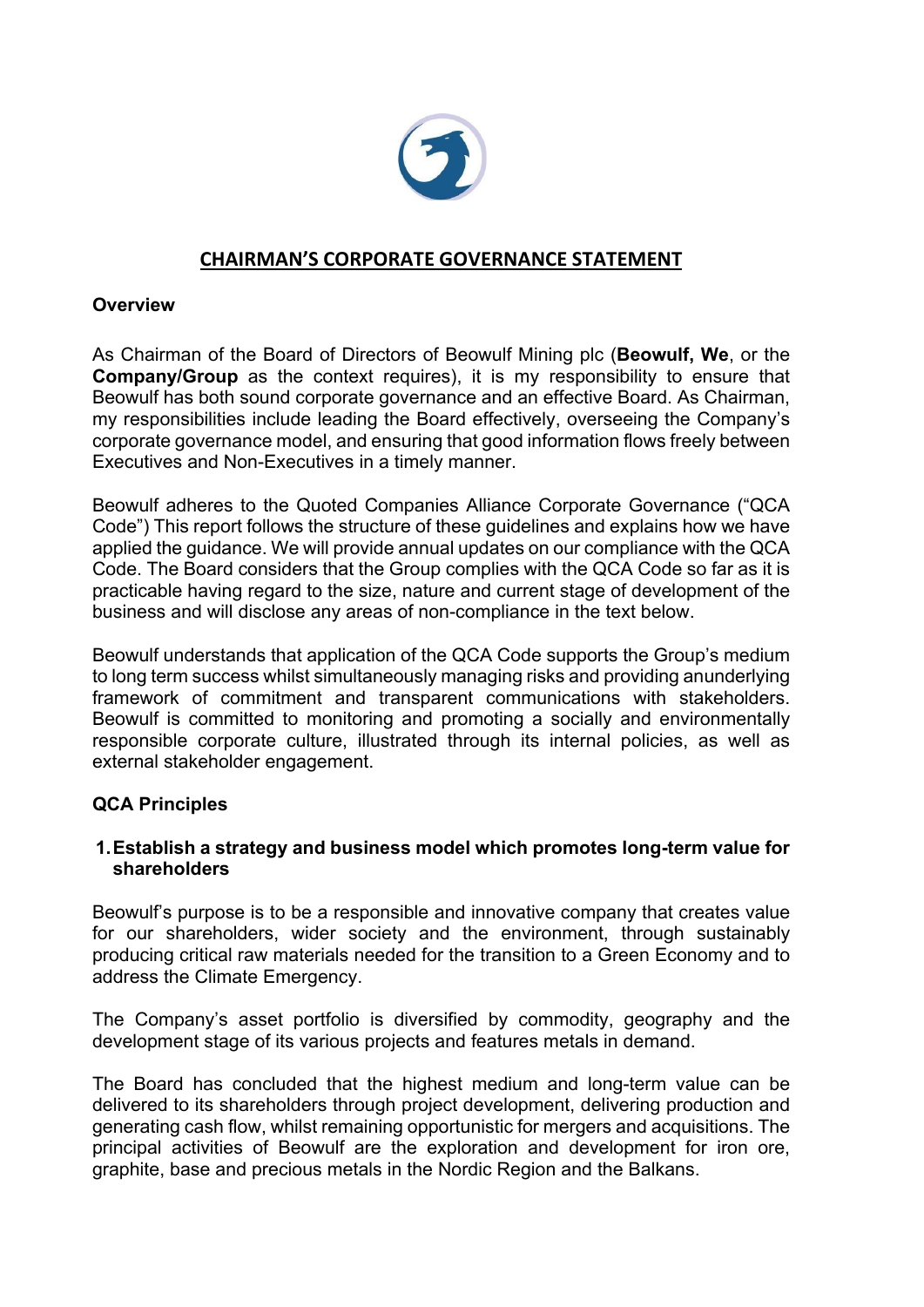The Company intends to deliver shareholder returns through capital appreciation and distribution via possible payment of dividends. Challenges to delivering strategy, longterm goals and generating cash flow are outlined in the 2021 Annual Report as well as steps the Board takes to protect the Company, mitigate these risks and secure a long-term future for the Company.

## **2. Seek to understand and meet shareholder needs and expectations**

Beowulf places a great deal of importance on communication with its stakeholders and is committed to establishing constructive relationships with investors and potential investors. The Company seeks to provide effective communication through Interim and Annual Reports, along with Regulatory News Service announcements and trading updates on the Company website: https://beowulfmining.com/. Shareholders can also sign up to receive news releases directly from Beowulf by email.

Beowulf also maintains a dialogue with shareholders through formal meetings such as the AGM, which provide an opportunity to meet, listen and present to shareholders. The Company is open to receiving direct feedback from key stakeholders and will act where appropriate.

The key contact for shareholder liaison is the CEO, Kurt Budge. The Investors section on the Company's website (https://beowulfmining.com/) provides up to date material information on the Company's business.

### **3. Take into account wider stakeholder and social responsibilities and their implications for long-term success**

Engagement with our shareholders and stakeholders is essential to the long-term success of the Company. We endeavour to be open and transparent in its communications with stakeholders, so that we can understand specific interests and foster effective and mutually beneficial relationships. We seek to maximise the benefits to host communities in which we operate, while minimising negative impacts. Our understanding of stakeholders is factored into boardroom discussions, how we might best address specific needs and concerns regarding the potential long-term impacts of our strategic decisions.

The Board recognises that the long-term success of the Company is reliant upon effective engagement with stakeholders, of which it has oversight given the regular updates by the CEO. The Board ensures that the CEO has the necessary resources, including advisor and consultant support as required, to deliver the Group's strategic objectives.

All employees within the Company are valued members of the team, and Beowulf seeks to implement provisions to retain and incentivise its employees. The Company offers equal opportunities regardless of race, gender, gender identity or reassignment, age, disability, religion or sexual orientation.

The Company works closely with the communities in which it operates, sharing its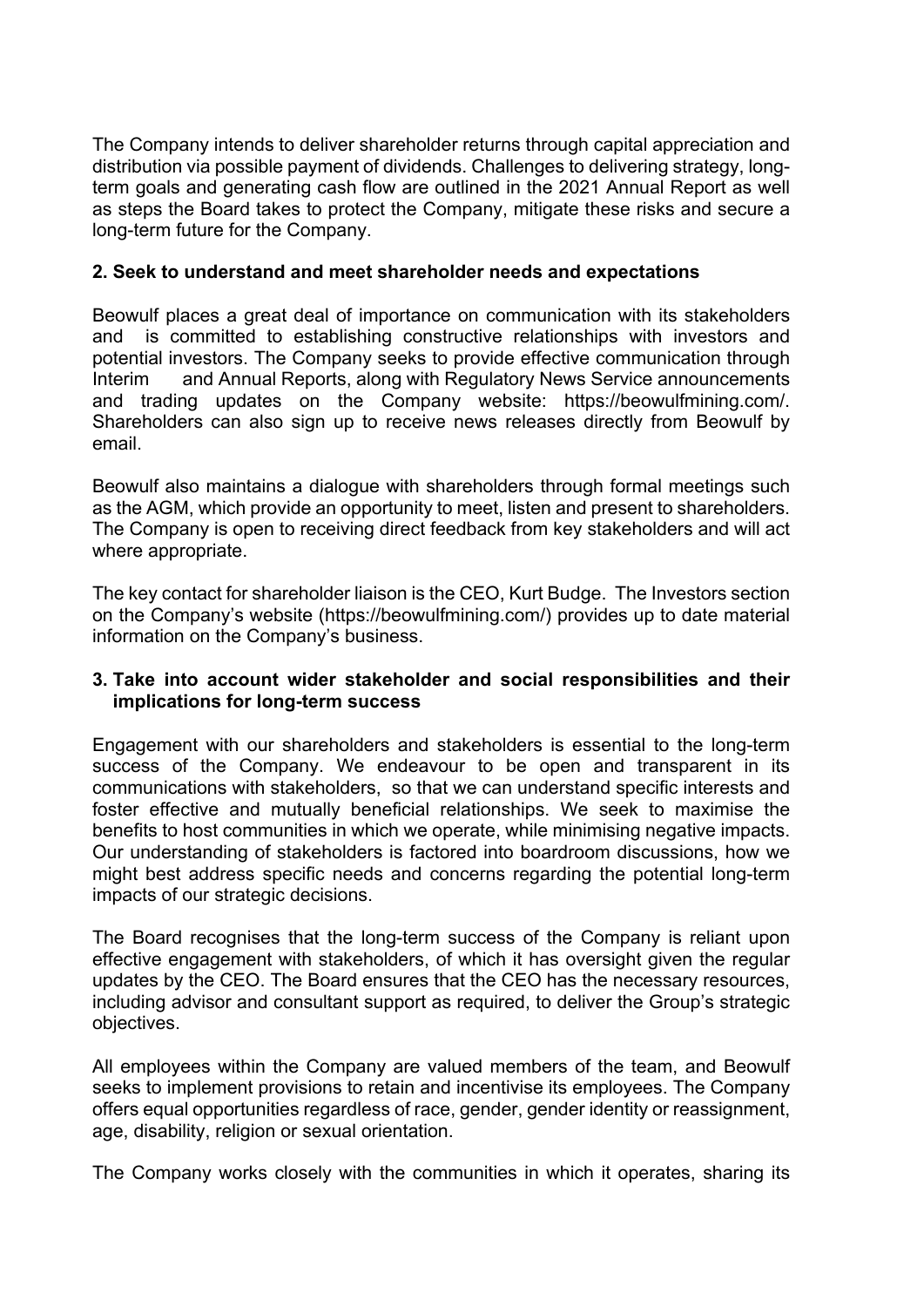plans and ideas for the projects being developed, and listening to any concerns and addressing any issues raised. Beowulf remains firmly committed to the responsible development of a modern, sustainable and innovative mining operations in partnership with local communities.

The Company wants to be recognised for living its values of Respect, Partnership and Responsibility. Our recent ESG work has identified Sustainable Development Goals which the Company will be focusing on, and our plans take into consideration our future compliance with The Equator Principles. The Company has recently published its ESG Policy which can be viewed on the Company's website following the link: https://beowulfmining.com/about-us/esg-policy/. The Company's ESG work is integral to its stakeholder engagement.

## **4. Embed effective risk management, considering both opportunities and threats, throughout the organization**

The Board recognises the need for an effective and well-defined risk management process, and it oversees and regularly reviews the current risk management and internal control mechanisms. The 2021 Annual Report also outlines the key risks to the business.

The Board is responsible for the monitoring of financial performance against budget and forecast and the formulation of the Group's risk appetite including the identification, assessment and monitoring of Beowulf's principal risks. The Audit Committee has delegated responsibility to the Company's management to ensure an effective financial controls system is maintained for timely and accurate reporting of consolidated financial statements and related financial information for review by the Board and the Company's external auditors.

The Committee will maintain effective working relationships with the Board of Directors, management, and the external auditors and monitor the independence and effectiveness of the auditors and the audit. The Board reviews the mechanisms of internal control and risk management it has implemented on a quarterly basis and assesses both for effectiveness. Through this process the Board can determine if the risk exposure has changed during the year, and these disclosures are included in the Annual Report.

The Company has established a risk assessment matrix which categorises key risks and outlines the controls that are in place. This matrix is updated as changes arise in the nature of risks or the controls that are implemented to mitigate them, and the Board reviews risks on a regular basis. The principal risks and mitigating actions identified are set out in the Strategic Report of the 2021 Annual Report.

An internal audit function is not yet considered necessary as day-to-day control is sufficiently exercised by the CEO. However, the Board will continue to monitor the need for an internal audit function.

#### **5. Maintain the Board as a well-functioning, balanced team led by the Chair**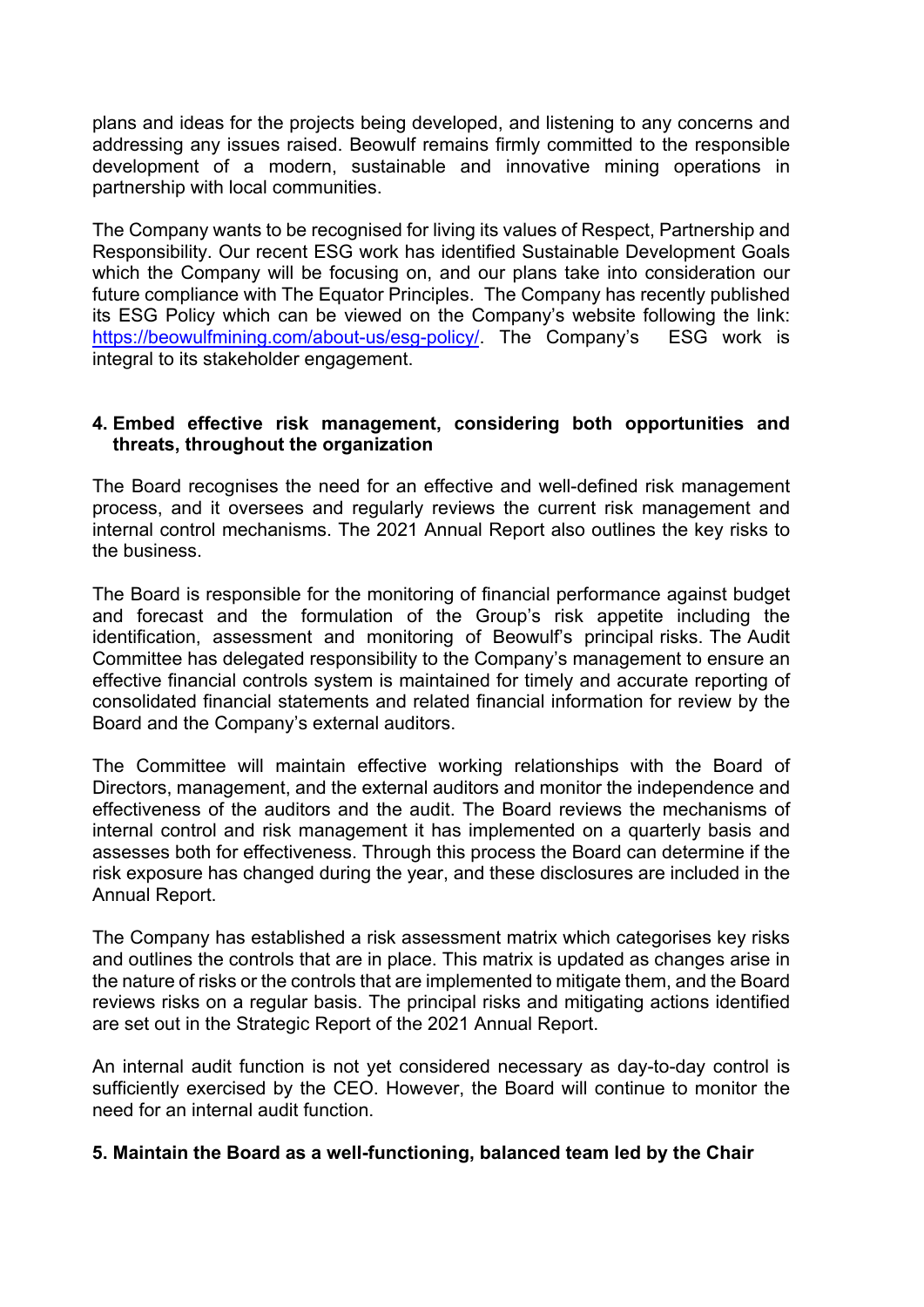The Board comprises of the CEO, Kurt Budge, and two Independent Non-Executives, Sven Otto Littorin and Christopher Davies. Sven Otto Littorin is the Company's Chair.

Meetings are open and constructive, with every Director participating fully. Senior management can also be invited to meetings, providing the Board with a thorough overview of the Company. The Board met formally on eight scheduled occasions during the year and all Board meetings were attended by all Directors. A calendar of meetings and principal matters to be discussed is agreed at the beginning of each year. To be efficient, the Directors meet formally and informally both in person and by telephone. Board document authors are made aware of proposed monthly deadlines through the calendar of meetings assembled at the beginning of the year. Board papers are collated, compiled into a Board Pack, and circulated with sufficient time before meetings, allowing time for full consideration and necessary clarifications before the meetings.

The Company has Audit and Remuneration Committees. The Board will review the need for a Nominations Committee as the Company evolves and one will be established if, and when, it is considered appropriate. The Committees have the necessary skills and knowledge to discharge their duties effectively. As with Board papers, Committee papers are drafted and circulated to members of the Committee with sufficient time before meetings.

The Directors of the Company are committed to sound governance of the business and each devotes sufficient time to ensure this happens. In compliance with the QCA Code, details on the number of meetings of the Board and its committees during the year, together with the attendance record of each Director can be found in the 2021 Annual Report.

The Board is satisfied it has a suitable balance between independence on the one hand, and knowledge of the Company on the other. All Directors are encouraged to use their independent judgement and to challenge all matters, whether strategic or operational, enabling the Board to discharge its duties and responsibilities effectively.

The Directors are of a view that the Company does not currently require a separate CFO to be appointed to the Board due to the current scale and complexity of operations and the experience of the Directors. In particular, the Company's CEO, Kurt Budge, has considerable financial experience having previously worked in private equity and equity capital markets. ONE Advisory has provided financial and accounting resource to Beowulf since 2015, during which time the Company has successfully carried out various corporate actions, investments and audits.

## **Directors' conflict of interest**

The Company has effective procedures in place to monitor and deal with conflicts of interest. The Board is aware of the other commitments and interests of its Directors, and changes to these commitments and interests are reported to and, where appropriate, agreed with the rest of the Board.

### **6. Ensure that between them the Directors have the necessary up-to-date experience, skills and capabilities**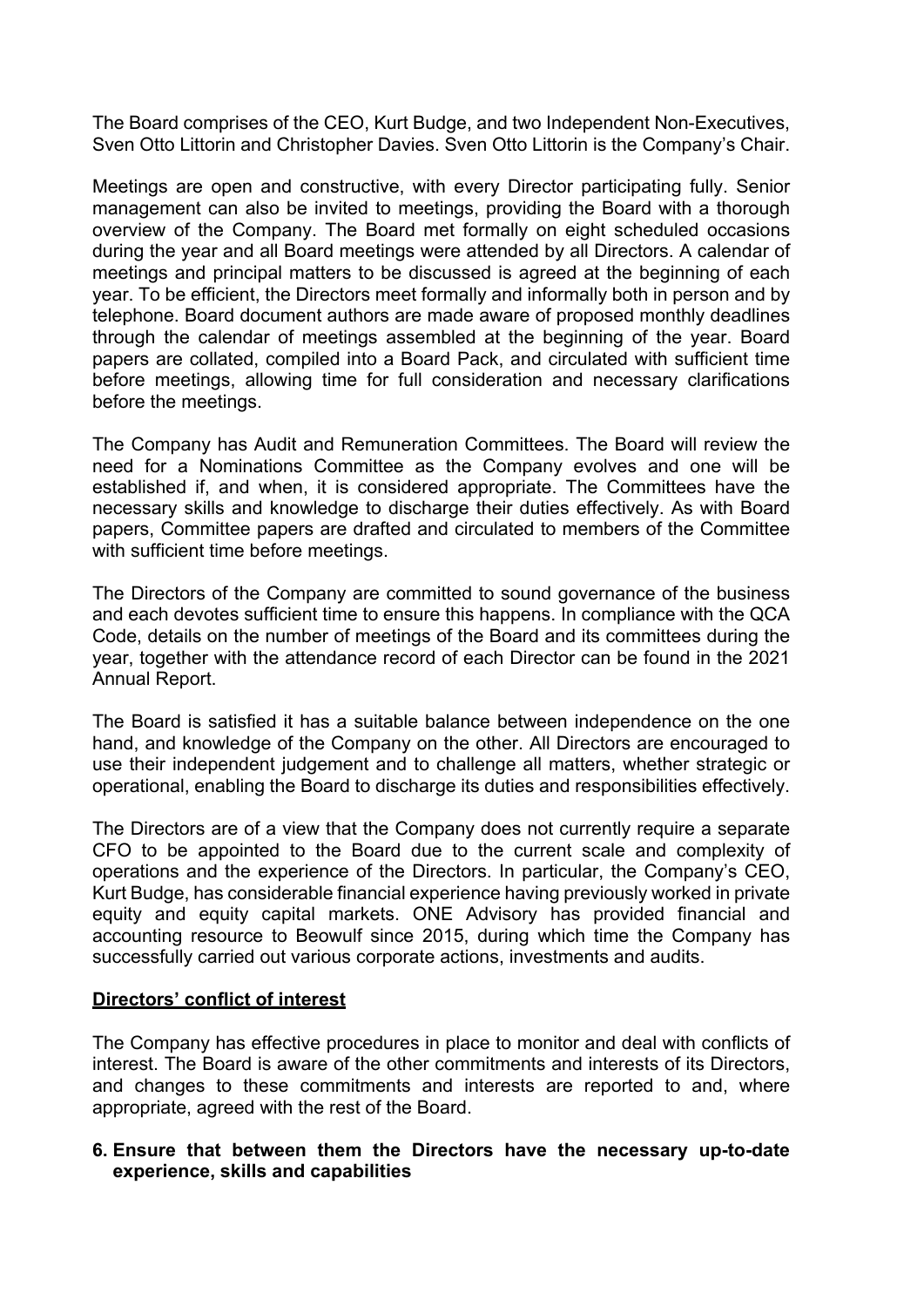The Non-Executive Directors have both a breadth and depth of skills and experience, enabling them to provide the necessary guidance, oversight and advice to operate the Board effectively. The Company believes that the current balance of skills in the Board reflects a very broad range of commercial, professional and technical skills.The Board assesses the experience, knowledge and expertise of potential Directors before any appointment is made and adheres to the principle of establishing a Board which comprises Directors with a blend of skills, experience and attributes appropriate to the Group and its business. The main criterion for the appointment of Directors is an ability to add value to the Group and its business.

Biographical details of the Directors can be found here: https://beowulfmining.com/about-us/boardmanagement/

ONE Advisory Limited has been contracted by the Company to act as Company Secretary and has been given the responsibility for ensuring that Board procedures are followed and that the Company complies with all applicable rules, regulations and obligations governing its operation, including assistance with Board and shareholder meetings and Market Abuse Regulation ("MAR") compliance. ONE Advisory Limited also supports the Board in its development of the Company's corporate governance responsibilities, assisting with the Company's application of the QCA Code and website disclosures in relation to AIM Rule 26.

If required, the Directors are entitled to take independent legal advice and if the Board is informed in advance, the cost of the advice will be reimbursed by the Company. In addition to their general Board responsibilities, Non-Executive Directors are encouraged to be involved in specific projects, workshops or meetings, in line with their individual areas of expertise and ability to contribute. The Board shall review annually the appropriateness and opportunity for continuing professional development, whether formal or informal.

The size and composition of the Board is matched to the scale and complexity of the business. As these factors increase, the Board will address the current gender imbalance on the Board when considering future nominations.

### **7. Evaluate Board performance based on clear and relevant objectives, seeking continuous improvement**

The Directors consider that the Company and Board are not yet of a sufficient size for a full Board evaluation to make commercial and practical sense. In frequent Board meetings/calls, the Directors can discuss any areas where they feel a change would be greatly for the Company, and the Company Secretary remains on hand to provide impartial advice. As the Company grows, it intends to expand the Board and, with the Board expansion, re-consider the need for Board evaluation.

The Board considers succession planning and composition to be a crucial elements of ensuring the continued success and long-term prosperity for the Company and as such succession planning recommendations are made by the Board as a whole. The Board will consider any Board imbalances for future nominations, including director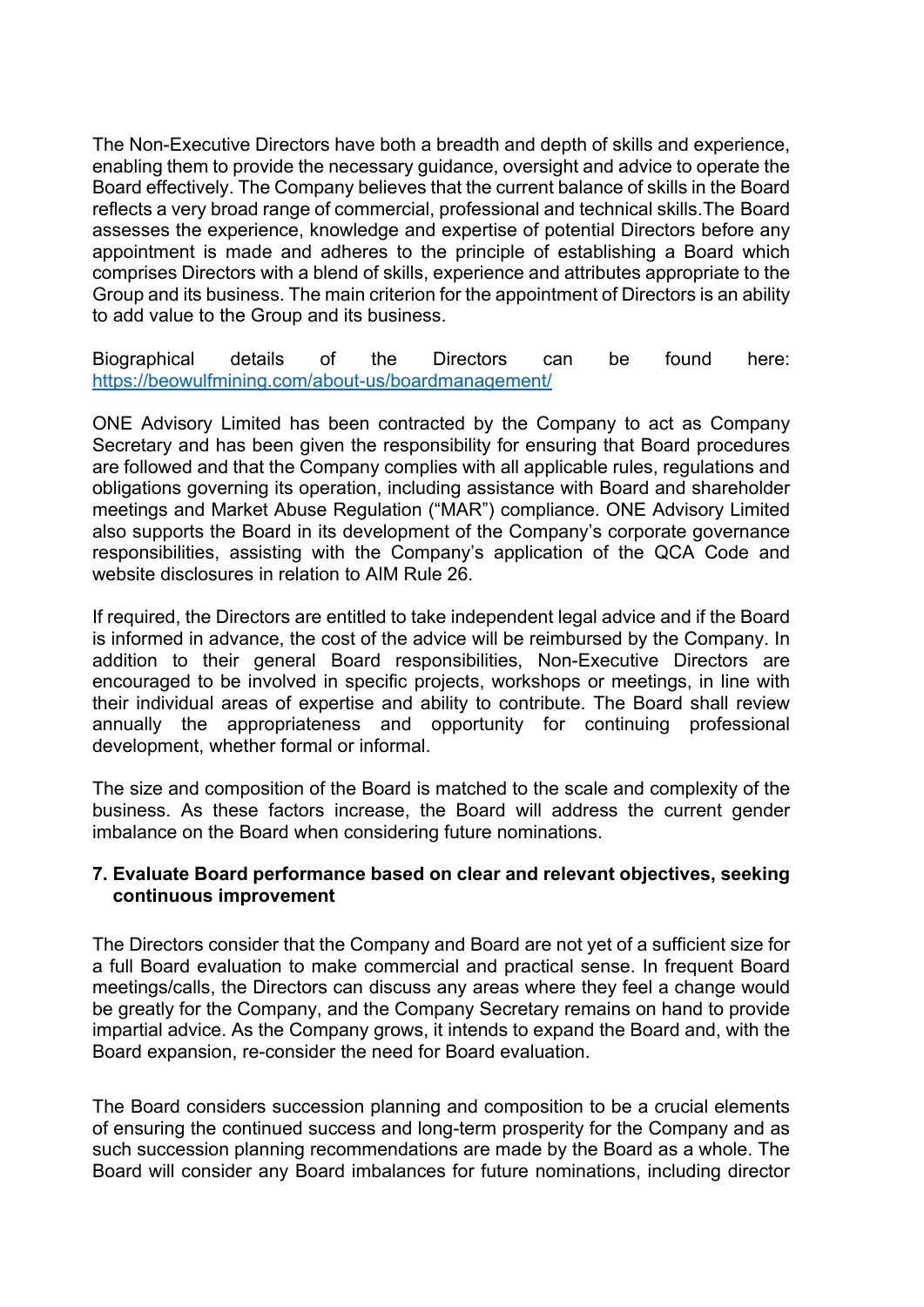independence and gender balance.

# **8. Promote a corporate culture that is based on ethical values and behaviours**

The Board recognises that its decisions regarding strategy and risk will impact the corporate culture of the Company as a whole and that this will impact the performance of the Company. The Board is aware that the tone and culture set by the Board will greatly impact all aspects of the Company as a whole and the way that employees behave. The corporate governance arrangements that the Board has adopted are designed to ensure that the Company delivers long term value to its shareholders, and that shareholders can express their views about and expectations of the Company in a manner that encourages open dialogue with the Board.

A large part of the Company's activities is centred upon an open and respectful dialogue with employees and stakeholders. Therefore, shared values and appropriate behaviours are crucial to the ability of the Company to successfully achieve its corporate objectives. The Board places great importance on this aspect of corporate life and seeks to ensure that this flows through the Company's work. The Directors consider that at present the Company has an open culture facilitating comprehensive dialogue and feedback and enabling positive and constructive challenge.

The Company has implemented, inter alia, the following policies to help ensure appropriate values and behaviours within the Company:

- an Anti-Bribery and Corruption Policy;
- a Whistleblowing Policy;
- a Social Media Policy;
- a Securities Dealing Policy; and
- an Inside Information and Delayed Disclosure Policy.

The Company's Whistleblowing Policy is aimed to prevent illegal activity and unethical business conduct by encouraging Directors, officers and employees (including contract employees and consultants) to report any wrongdoing or suspected violations. The Company has also adopted an Anti-Bribery Policy and a Social Media Policy to ensure the highest standards of personal and professional ethical behaviour are adhered to.

The Company has further adopted a Securities Dealing Policy and an Inside Information and Delayed Disclosure Policy, intended to assist the Company and its staff in complying with their obligations and dealing restrictions under the Market Abuse Regulation and AIM Rules.

The above policies are available on the Company's website at: https://beowulfmining.com/

## **9. Maintain governance structures and processes that are fit for purpose and support good decision-making by the Board**

The Board is committed to, and ultimately responsible for, high standards of corporate governance, and has chosen to adopt the QCA Code. We review our corporate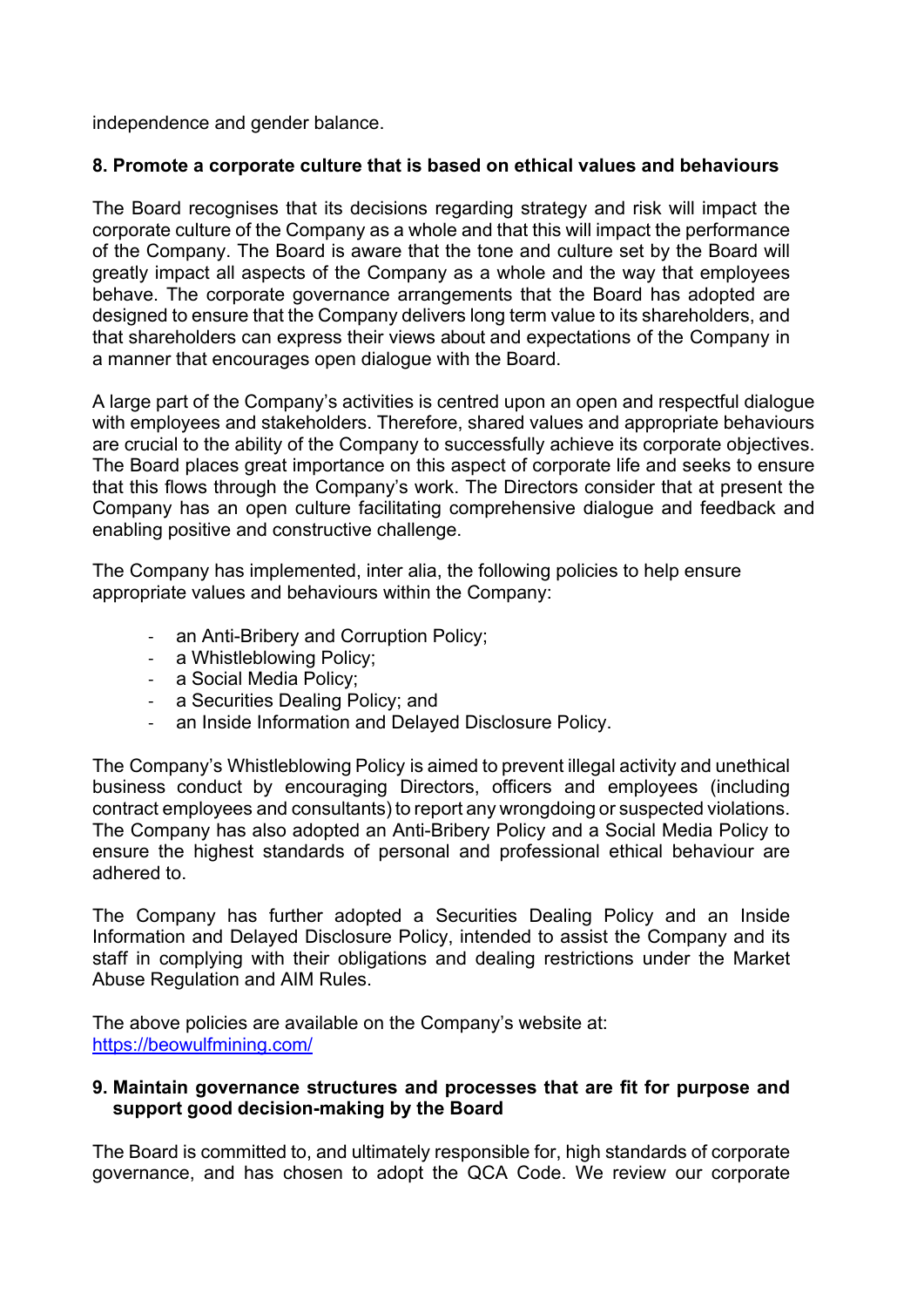governance arrangements regularly and expect them to evolve over time, in line with the Company's growth. The Board delegates responsibilities to Committees and individuals as it sees fit. The Chairman's principal responsibilities are to ensure that the Company and its Board are acting in the best interests of shareholders. His leadership of the Board is undertaken in a manner which ensures that the Board retains integrity and effectiveness, includes creating the right Board dynamic and ensuring that all important matters, in particular strategic decisions, receive adequate time and attention at Board meetings.

The CEO is responsible for developing the corporate strategy while the two Independent Non-Executives are tasked with constructively challenging the CEO's proposals and the decisions of executive management and satisfying themselves that the systems for risk management and internal financial controls are robust. The CEO is responsible for the general management of the business and has, through powers delegated by the Board, the responsibility for leadership of the management team in the execution of the Group's strategy. The CEO is the key contact for shareholders and all other stakeholders.

Whilst the Board has not formally adopted appropriate delegations of authority setting out matters reserved to the Board, there is effectively no decision of any consequence made other than by the Directors. All Directors participate in the key areas of decisionmaking, including the following matters:

- The Group's strategy and vision;
- Interim and full year financial statements and reports;
- Investments or disposals;
- Corporate governance; and
- Appointment of new Directors.

The matters reserved for the Board are reviewed annually, and any items not included within the policy (such as responsibility for implementing the Board's strategy and day to-day management of the business) are delegated to the management team.

The Board delegates authority to two Committees to assist in meeting its business objectives whilst ensuring a sound system of internal control and risk management. The Committees meet independently of Board meetings.

#### Audit Committee

The Audit Committee has two members, Sven Otto Littorin (Chair) and Christopher Davies.The overall purpose of the Audit Committee is:

(1) To ensure that the Company's management has designed and implemented an effective system of internal financial controls;

(2) To review and report on the integrity of the consolidated financial statements of the Company and related financial information; and

(3) To review the Company's compliance with regulatory and statutory requirements as they relate to financial statements, taxation matters and disclosure of financial information.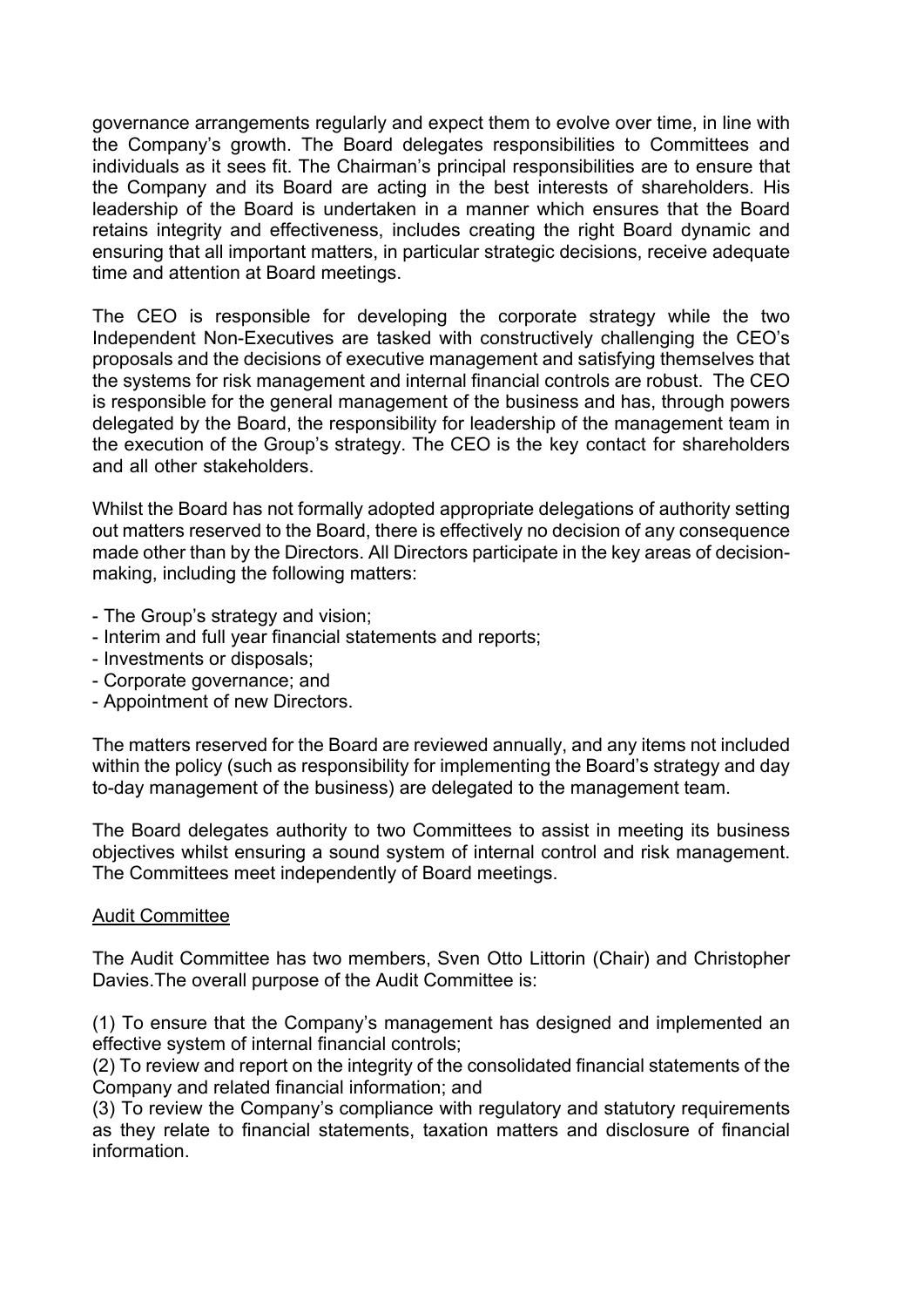In performing its duties, the Committee will maintain effective working relationships with the Board of Directors, management, and the external auditors and monitor the independence and effectiveness of the auditors and the audit. To perform his or her role effectively, each Committee member will obtain an understanding of the responsibilities of Committee membership as well as the Company's business, operations and risks. The Audit Committee meets at least once a year, at appropriate times in the reporting and audit cycle. The Committee's Terms of Reference are available to view on the Company's website at www.beowulfmining.com.

### Remuneration Committee

The Remuneration Committee has two members, Sven Otto Littorin (Chair) and Christopher Davies. The Remuneration Committee's role is to assist the Board of Directors to discharge its responsibilities in relation to remuneration of the Company's Directors and senior executives, including share and benefit plans and make recommendations as and when it considers it appropriate, taking necessary expert advice to benchmark remuneration levels with those of comparable companies. The Committee met twice for the year under review. The Chair and the Board continue to monitor and evolve the Company's corporate governance structures and processes, and maintain that these will evolve over time, in line with the Company's growth and development. The Committee's Terms of Reference are available to view on the Company's website at www.beowulfmining.com.

### Nominations Committee

The Board has not established a Nominations Committee as the Board considers that a separately established committee is not yet necessary, as its functions and responsibilities can be adequately and efficiently discharged by the Board as a whole. The Board will review the need for a Nominations Committee as the Company evolves and one will be established if, and when, it is considered appropriate.

## **10.Communicate how the company is governed and is performing by maintaining a dialogue with shareholders and other relevant stakeholders**

The Board is committed to maintaining effective communication and having constructive dialogue with its shareholders and other relevant stakeholders. The Company intends to have ongoing relationships with both its private and institutional shareholders (through meetings and presentations) as well as shareholder analysts, and for them to have the opportunity to discuss issues and provide feedback at meetings with the Company.

All 2021 AGM resolutions passed comfortably. The Board maintains that, if there is a resolution passed at a GM with 20% votes against, the Company will seek to understand the reason for the result and, where appropriate, take suitable action. The Company releases the results of its proxy/poll votes after shareholder meetings via RNS and these are also posted on the Company website.

The latest Corporate Documents can be found here: https://beowulfmining.com/investors/corporate-documentation/